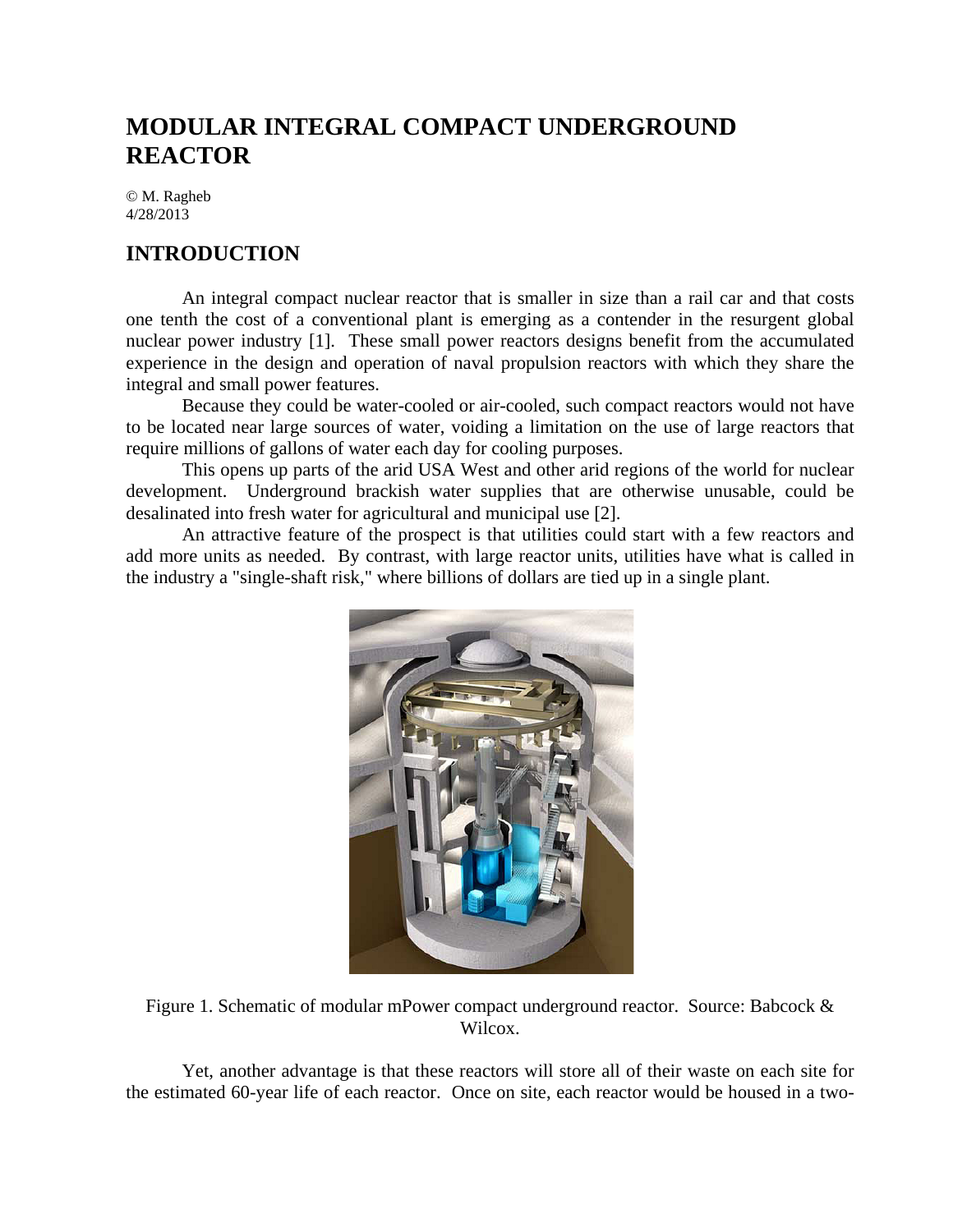story containment structure that would be buried beneath the ground for added security. They would remain on-line round the clock, stopping to refuel every 5 years instead of every 18 - 24 months, like existing reactors.

Three large utilities, the Tennessee Valley Authority, First Energy Corp. and Oglethorpe Power Corp., signed an agreement with Babcock & Wilcox a subsidiary of the construction and Engineering Company: McDermott International Inc., committing to get the new reactor approved for commercial use in the USA.

The reactor design possesses the following main characteristics:

- 1. An Integral nuclear system design,
- 2. The use of Passive Safety systems,
- 3. It operates on a  $4\frac{1}{2}$  year refueling interval,
- 4. It uses a 5 percent  $U^{235}$  enriched fuel,
- 5. It is housed in a secure underground containment system,
- 6. It incorporates a spent fuel pool capacity for the 60 years expected lifetime of the facility.

The Babcock & Wilcox Company (B&W) plans to deploy its B&W mPower reactor as a scalable, modular, passively safe, advanced light water reactor system. The design, with its scalable, modular feature, has the capacity to provide 125 - 750 MWe or more for a 5 year operating cycle without refueling, and is designed to produce near-zero emission operation.

A newly formed entity, B&W Modular Nuclear Energy, LLC, leads the development, licensing and delivery of B&W mPower reactor projects.

The Babcock & Wilcox's Company roots go back to 1867 and it has been making equipment for utilities since the advent of electrification, furnishing boilers to Thomas Edison's Pearl Street generating stations that brought street lighting to New York City in 1882. Based in Lynchburg, Virginia, the company has been building small propulsion reactors since the 1950s. In addition to reactors for the USA Navy submarines and aircraft carriers, it built a reactor for the USS NS Savannah, a civilian commercial vessel. It is now moored as a floating museum in the Baltimore harbor. It also built eight large reactors, , including one for the two units Three Mile Island plant.



Figure 2. Compact Underground Reactor in a 4 units 500 MWe configuration of 125 MWe each. Source: Babcock & Wilcox.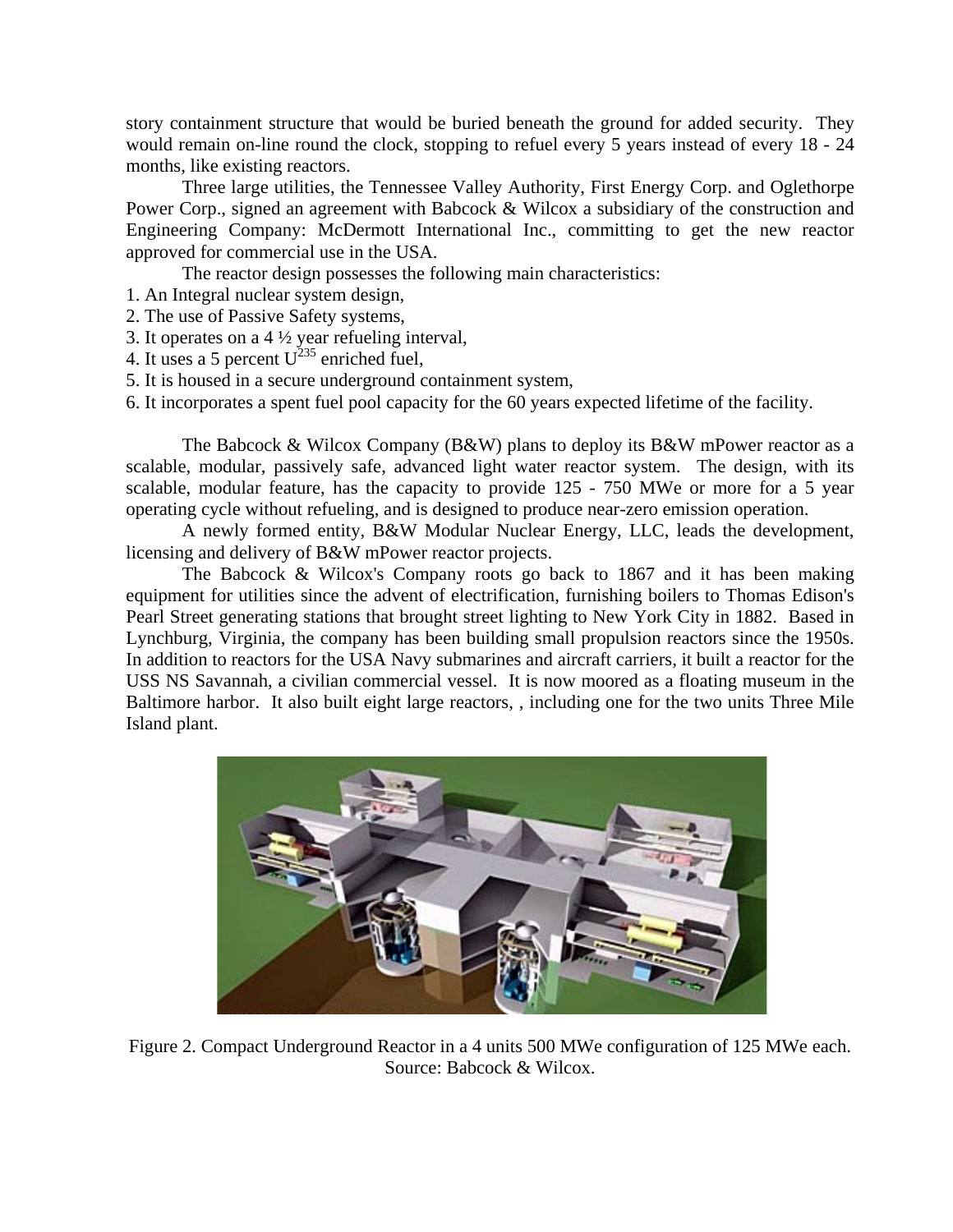

Figure 3. Integral configuration of core and steam generator within the reactor vessel of the modular reactor. Source Babcock & Wilcox.

### **MAIN FEATURES**

The compact modular Babcock & Wilcox reactor can generate only 125 - 140 MWe of power. This is about 1/10 the standard capacity of the larger 1,000 MWe capacity.

The USA utilities are betting that these smaller, simpler reactors can be manufactured quickly and installed at potentially dozens of existing nuclear sites or replace coal-fired plants that may become obsolete with looming emissions restrictions.

The emerging interest in small reactors illustrates a growing unease with the route that nuclear power has taken for half a century. The first commercial reactor built in the USA in 1957 at Shippingport, Pennsylvania, had only a 60 MWe capacity. Three decades later, invoking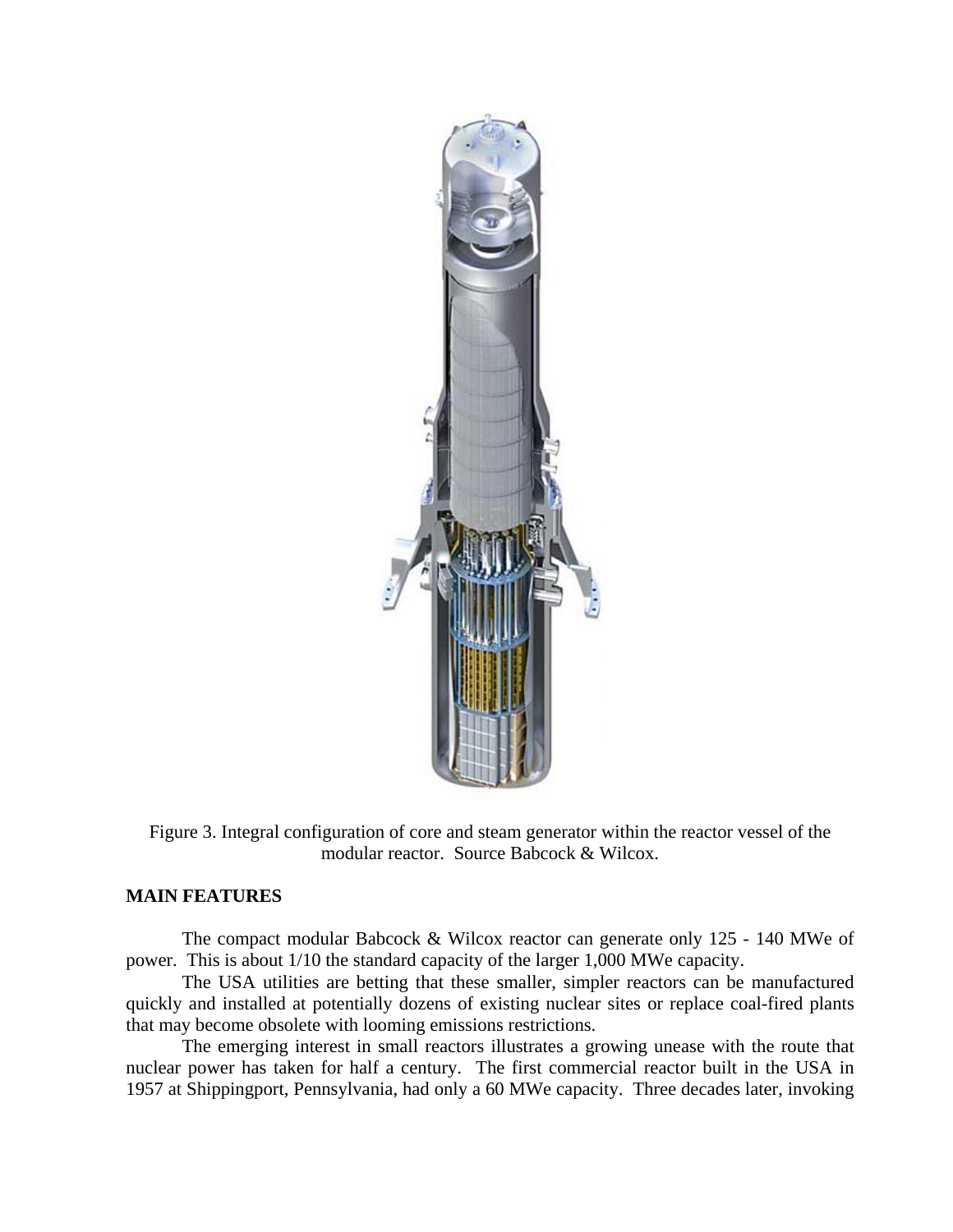the economies of size, reactors had grown progressively bigger, ending up at about at the 1,000 MWe of capacity.

A standard modular reactor unit generates 125 MWe of power. It is 75 feet in height and 15 feet in diameter.

The core assembly consists of 69 fuel assemblies to be replaced as a whole after 4-5 years. It is surrounded by an underground containment dome that encloses the nuclear reactor and steam generator.

The Steam Generator uses an integral technology adopted from naval reactors technology. It is not a separate component like in conventional reactor designs. It is instead incorporated into the reactor's core.

A crane is used to replace the core assembly during refueling or move any heavy components that need replacement. A water pool surrounds the reactor vessel to store the unused as well as the spent fuel assemblies for the 60 years lifespan of the plant.

The scalable design offers flexibility so that multiple reactor modules can be aggregated to support a local utility requirements and infrastructure constraints.

## **TECHNICAL DESCRIPTION**

The optimized Advanced Light Water Reactor (ALWR) of the Pressurized Water Reactor (PWR) type, is presented as a Generation III++ nuclear technology that can be certified, manufactured and operated within the existing USA regulatory domestic industrial supply chain and utility operational infrastructure.

The modular and scalable design of the B&W mPower reactor allows B&W to match the generation needs with the proven performance of existing light water reactor technology. Each B&W mPower reactor that is brought online will contribute to the reduction of approximately 57 million metric tons of  $CO<sub>2</sub>$  emissions over the life of the reactor. Its technical specifications encompass:

- 1. Flexibility and scalability to local power needs with 1-10 multi units plants,
- 2. Integrated design reactor modules,
- 3. Accepted ALWR, PWR concepts,
- 4. The use of a Passive safety system,
- 5. Shop manufactured with no on-site Nuclear Steam Supply System (NSSS) construction,
- 6. A short 3-year construction cycle,

The Integral simplified NSSS includes:

- 1. An internal steam generator,
- 2. No need for safety-grade backup power,
- 3. No need for an external pressurizer,
- 4. The use of conventional core and standard fuel,
- 5. No credible large pipe break Loss of Coolant Accident (LOCA),

Its offers simplified operations and maintenance through:

- 1 A 4 ½ year replacement core design,
- 2. Sequential partial-plant outages providing a high capacity factor,
- 3. A standardized balance of plant.

#### **DISCUSSION**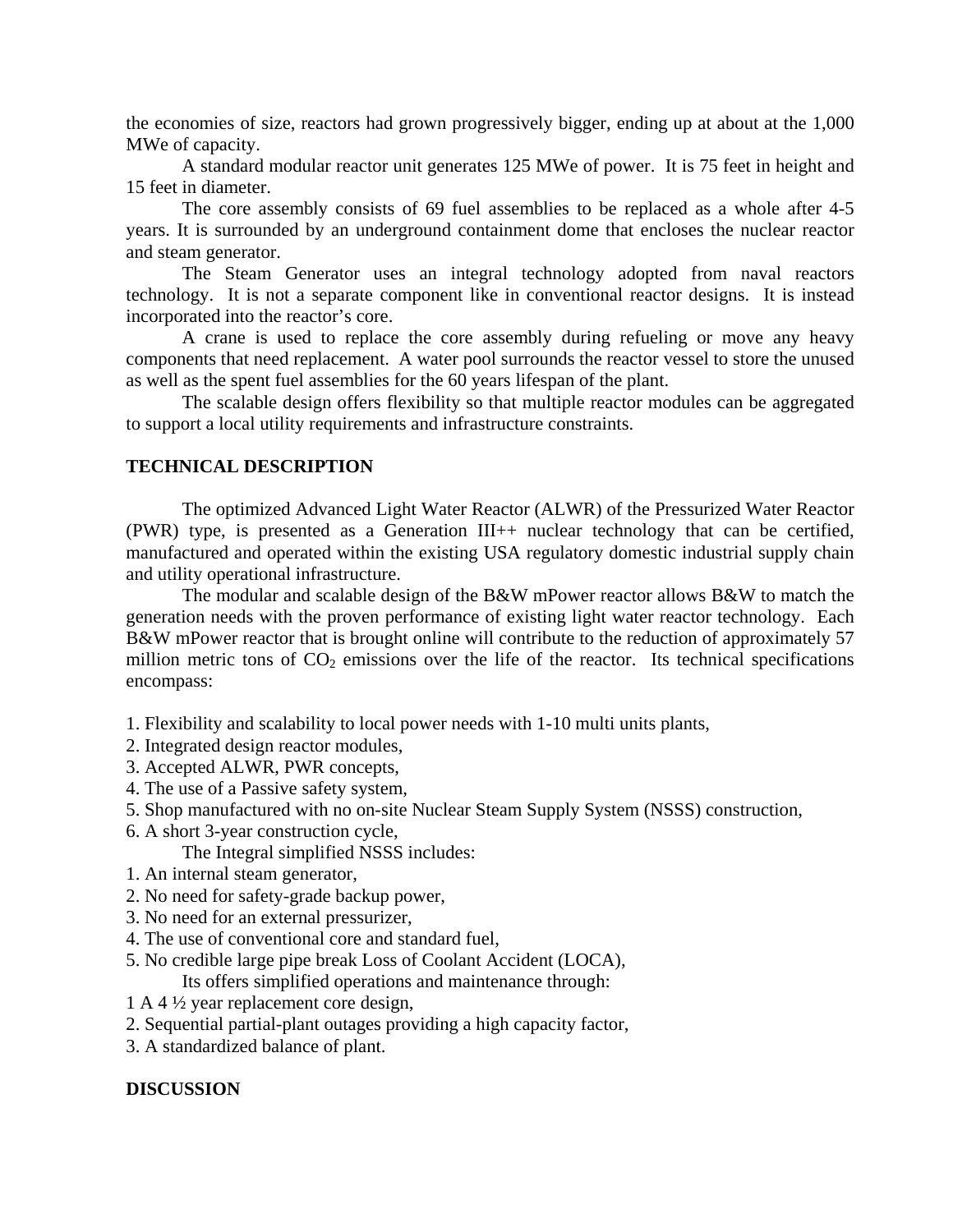For utilities, a small reactor has several advantages, starting with cost. Small reactors are expected to cost about \$5,000 per kWe of installed capacity, or about  $125 \times 10^3 \times 5,000 = 625$ million for a single 125 MWe unit.

For a combined 500 MWe, four units installation as shown if Fig. 2, the total cost would be  $4 \times 625 = $2.5$  billion.

 In comparison, large reactors cost \$5 billion to \$10 billion for reactors that would range from 1,100 to 1,700 MWe of generating capacity.

The first units likely would be built adjacent to existing nuclear plants, many of which were originally permitted to have 2-4 units but usually have only one or two. An example is the Clinton Power Plant in Illinois that operates a single BWR unit with space available next to it for a second unit.

In the future, the nuclear and fossil fuel generation utilities could replace existing nuclear and coal-fired power plants with compact reactors in order to take advantage of sites already served by transmission lines and, in some cases, needed for grid support. Like any other power plants, these small reactors could be easily hooked up to the power grid.

 The most prominent attraction of the prospect is that utilities could start with a few reactors and add more units as needed. By contrast, with large reactor units, utilities have what is called in the industry a "single-shaft risk," where billions of dollars are tied up in a single plant.

Another advantage is that reactors will store all of their waste on each site for the estimated 60-year design lifetime of each reactor.

The slow pace of nuclear power development mandates that the next wave of large reactors would not begin coming on line until the 2016 – 2017 period. The first certification request for a small reactor design is expected to be Babcock & Wilcox's request in 2013. The first units could come on line after 2018. However, as some experts believe that if the USA utility industry embraces small reactors, nuclear power in the USA could become pervasive because more utilities would be able to afford them.

 Small reactors should be as safe, or safer, than large ones. A reason is that they are simpler in design and operation and have fewer moving parts that are prone to failure. Small reactors produce less decay heat power per unit making it easier to shut them down, should a malfunction occur. With a large reactor, the response to a malfunction tends to be quick, whereas in smaller ones, they respond more slowly which makes them easier to control.

Once on site, each reactor would be housed in a two-story containment structure that would be buried beneath the ground for added security. They would run round the clock, stopping to refuel every five years instead of 18 to 24 months, like existing reactors.

 The compact reactors promise fewer jobs than a large plant, which offers 700 - 1,000 permanent jobs. Small plants satisfy the same security and safety standards as large plants but would require a smaller work force because they would run much longer between their refueling and maintenance outages.

#### **REFERENCES**

1. Rebecca Smith, "Small Reactors Generate Big Hopes," The wall Street Journal, Business, February 18, 2010.